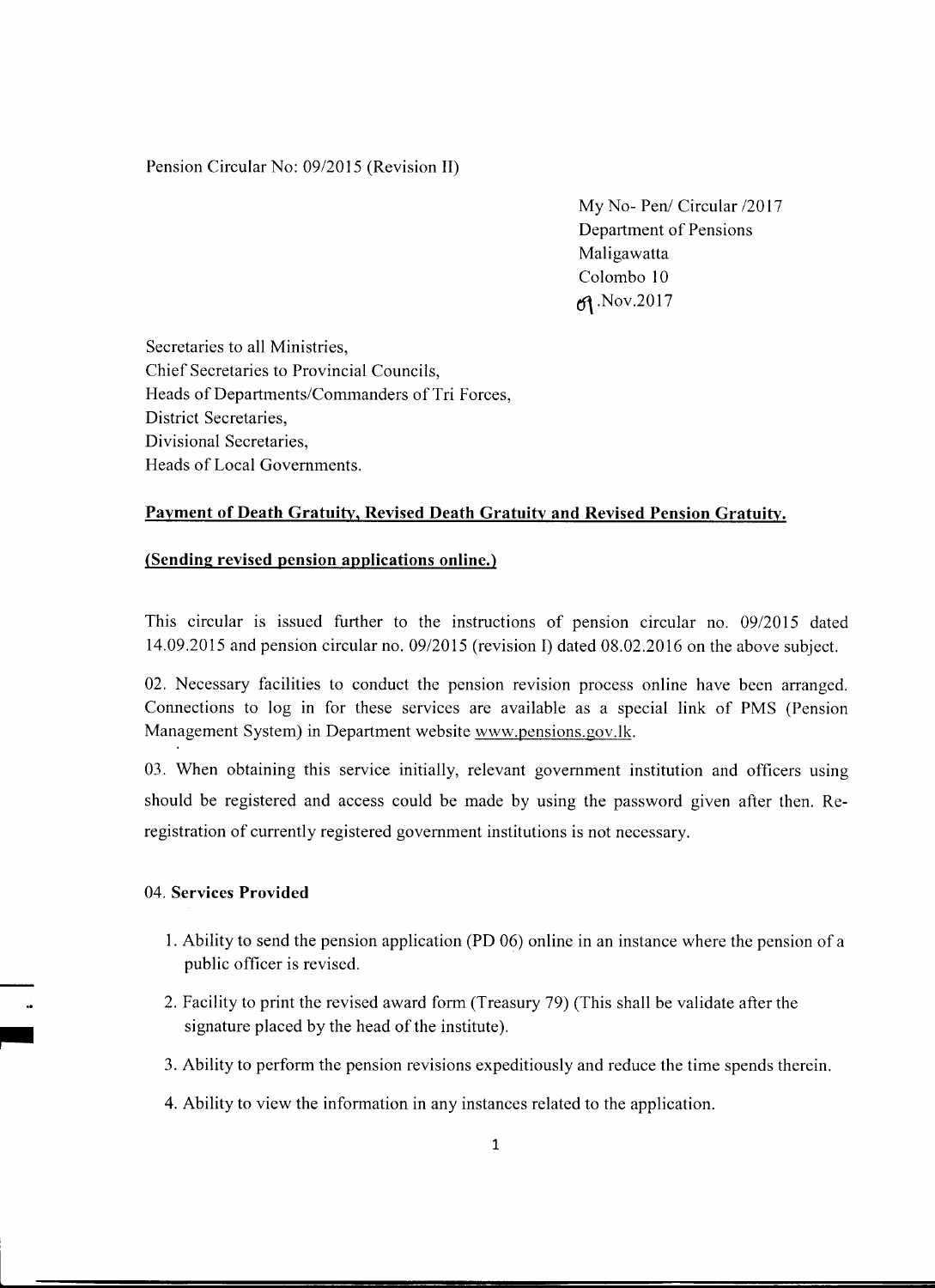05. Complete Instruction Manuel for getting access to the above service is attached as Annexure 01 to this circular. In addition, the needful facilities have been provided to view the way to use the software by videos displayed in the web link www.sathkara.pensions.gov.lk/guidlines.

06. This service is commenced with effect of 10.11.2017, and revised hard copies of pension applications sent accordingly the previous procedure (PD 06) shall not be accepted thereafter.

07. Your cooperation is highly expected in order to succeed the actions taken by the Department of Pensions to improve the usage of information technology in order to expedite the efficiency and quality of the government service.

08. This circular is issued with the concurrence of the Secretary to the Ministry of Public Administration and Management.

## Sgd. / A. Jagath D. Dias

Director General of Pensions

### Copies:

| 1 Secretary to the President                                    | FIP |
|-----------------------------------------------------------------|-----|
| 2 Secretary to the Prime Minister                               | do  |
| 3 Secretary to the Cabinet                                      | do  |
| 4. Secretary – Ministry of Public Administration and Management | do  |
| 5 Auditor General                                               | do  |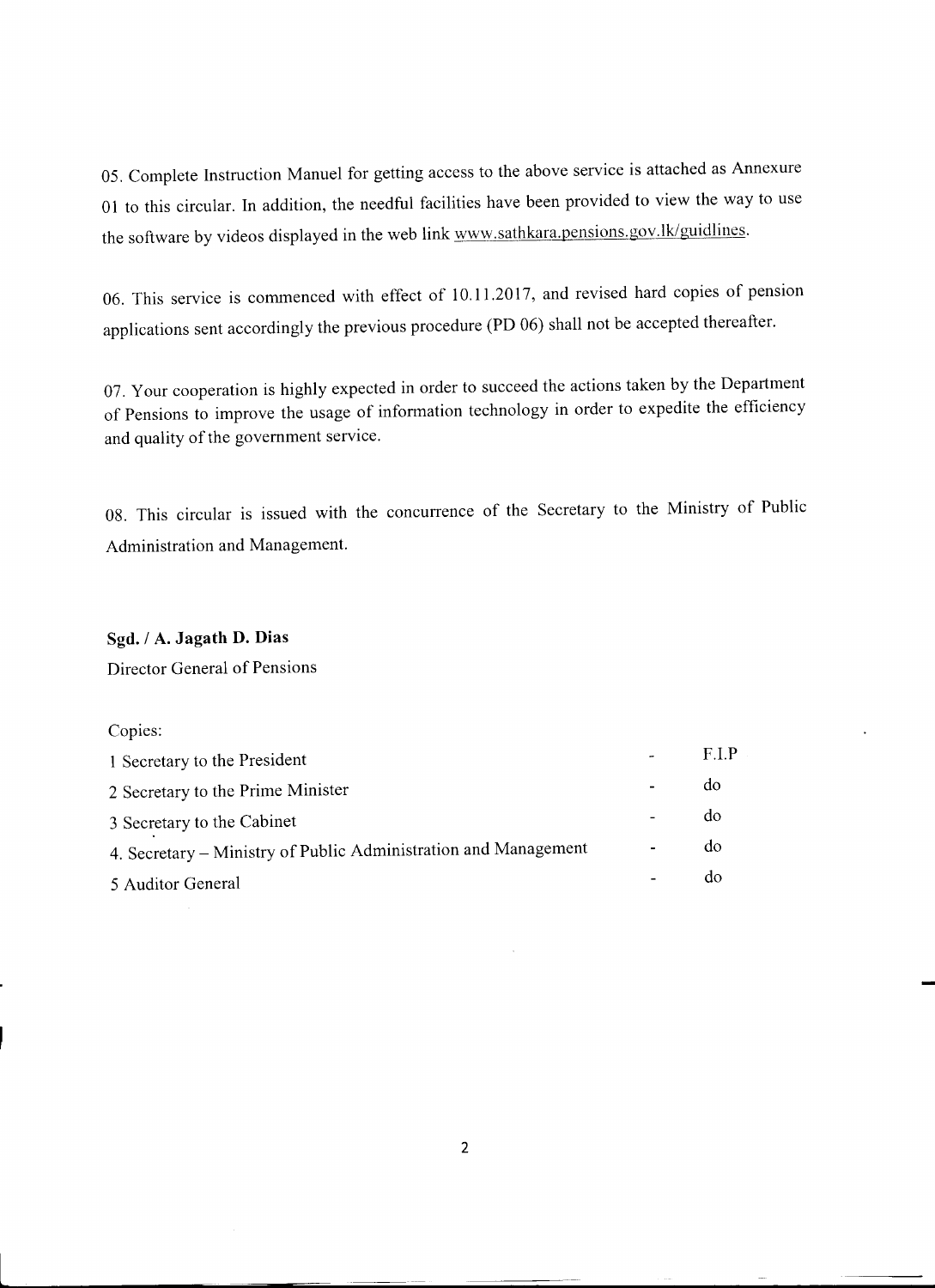

# **Pension Revision System (PD 06)**

- 1. Access to the PD 06 in PMS system
	- i. Click on the Google chrome Icon on your desktop.
	- ii. Get access by typin[g www.pensions.gov.lk](http://www.pensions.gov.lk/) in the address bar to the Department of Pensions website and click on the PMS icon in the of Department website interface.



 *Image* 01: Access to the system

- 2. The officer in charge of the respective institution can access the existing PD 06 system using the currently used user account.
	- i. Login to this system by entering the username and password approved by Department of Pensions.
	- ii. You will log in to the home page as below.

| user1    |
|----------|
|          |
| Password |
|          |

*Image* 02: Home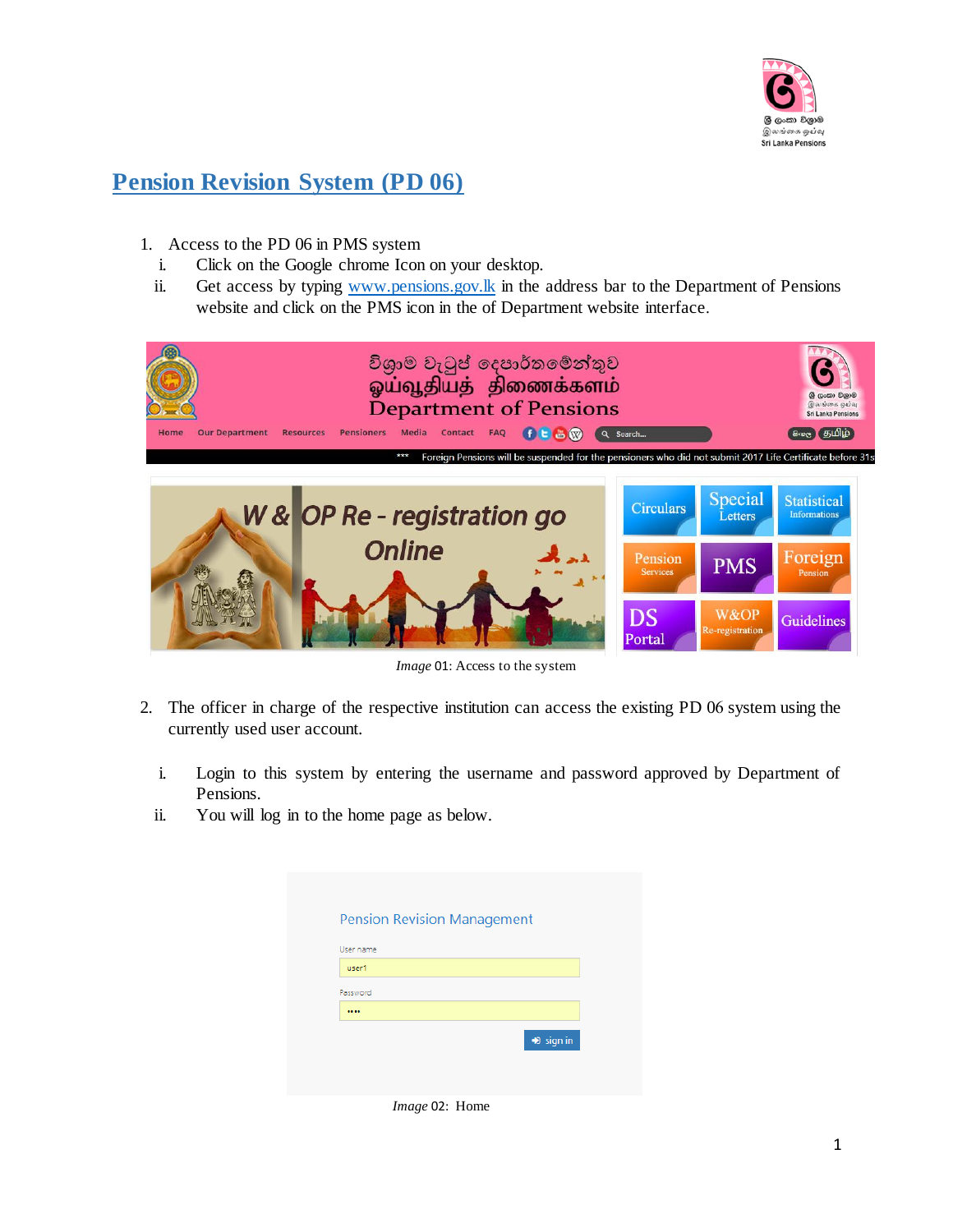

- iii. You can then get the application for pension revision by clicking on "PD6 registration".
- iv. The new application for pension new revision form appears as follows:

| <b>Pension Revision Process</b><br>$\mathbf 0$<br>$\mathbf{0}$<br>$\mathbf{0}$<br>$\mathbf{0}$<br>6<br>Documents To be Uploaded (For Fresh<br>Documents To be Uploaded (For Fresh<br>Approved applications by DS<br>Documents To be Uploaded (For<br><b>Corrected Applications)</b><br>Applications)<br>Applications)<br>ලී ලංකා වලාම<br>More info <b>O</b><br>More info <b>O</b><br>More info O<br>More info O<br>இலந்க ஓய்வு<br>Sri Lanka Pension<br>$\mathbf{0}$<br>$\mathbf{0}$<br>$\mathbf{0}$<br><b>Rejected Applications</b><br><b>Completed Applications</b><br><b>Award Uploaded</b><br><b>HOME</b><br>More info ©<br>More info ©<br>More info ©<br><b>NEW APPLICATION</b><br><b>PRINT AWARD LETTER</b><br>FILE UPLOAD<br>LOG OUT |  |  |  |  |
|--------------------------------------------------------------------------------------------------------------------------------------------------------------------------------------------------------------------------------------------------------------------------------------------------------------------------------------------------------------------------------------------------------------------------------------------------------------------------------------------------------------------------------------------------------------------------------------------------------------------------------------------------------------------------------------------------------------------------------------------|--|--|--|--|
|                                                                                                                                                                                                                                                                                                                                                                                                                                                                                                                                                                                                                                                                                                                                            |  |  |  |  |
|                                                                                                                                                                                                                                                                                                                                                                                                                                                                                                                                                                                                                                                                                                                                            |  |  |  |  |
|                                                                                                                                                                                                                                                                                                                                                                                                                                                                                                                                                                                                                                                                                                                                            |  |  |  |  |

*Image* 03: New Application for Pension Revision

- 3. Filling of application for pension revision
	- i. The first step
		- Personal Information
			- a) Automatically displayed information cannot be changed therein and complete the information you need to fill accurately.
			- b) Note the image uploaded to the system by you should be colour image lesser than 1Mb.
			- c) Click on "continue" after entering all the information accurately.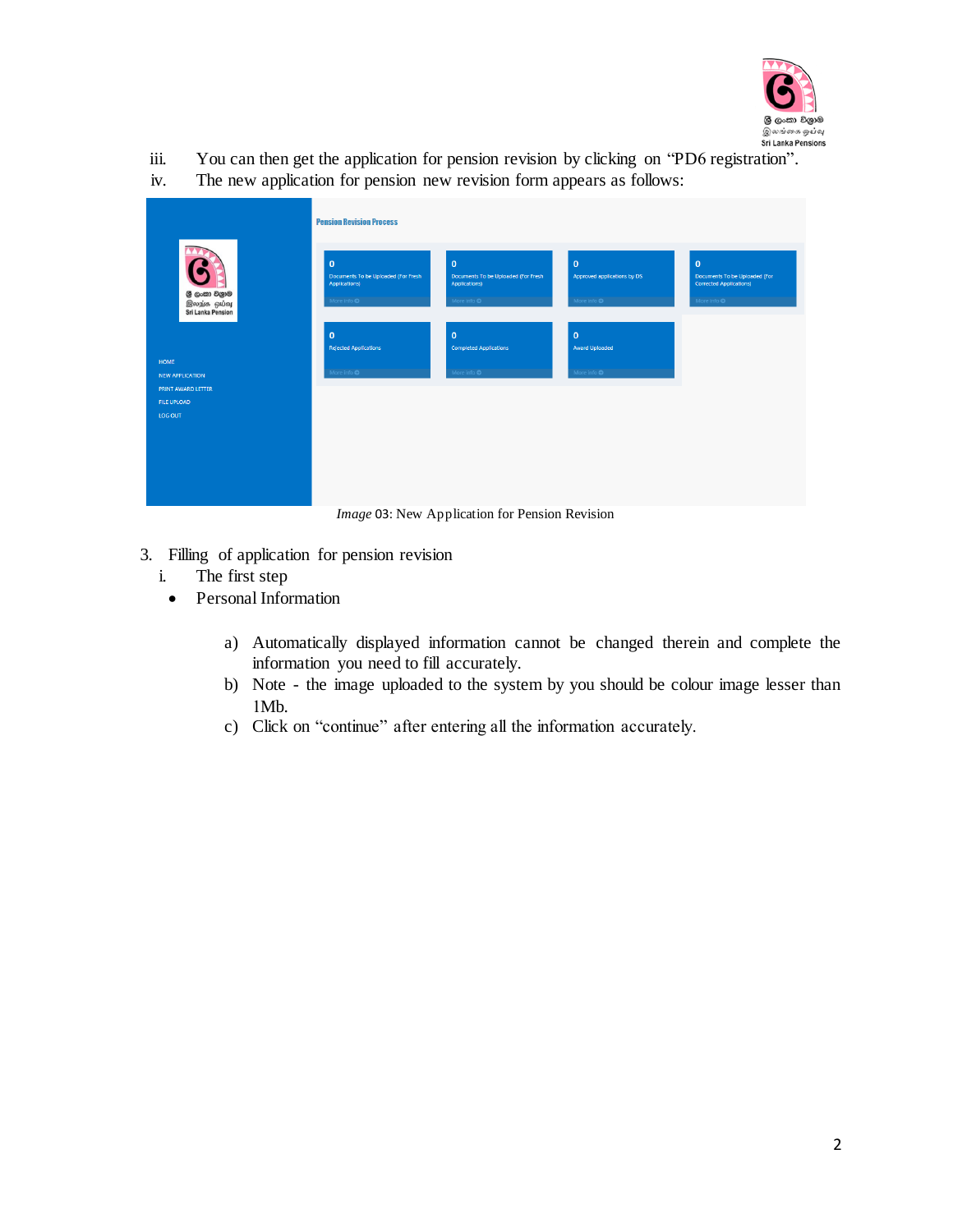

|                             | 8호                     |              |              |  |
|-----------------------------|------------------------|--------------|--------------|--|
| <b>Personal Information</b> |                        |              |              |  |
|                             | Name in Full           |              | R.A.N.Perera |  |
|                             | <b>Preferred Name</b>  | R.A.N.Perera |              |  |
|                             | <b>W&amp;OP Number</b> | 82/364312    |              |  |
|                             | <b>Date of Birth</b>   | 1956-09-11   |              |  |
|                             | <b>NIC No</b>          | 562551980V   |              |  |
|                             | Gender                 | Gender       |              |  |
|                             | Photo                  | your image   |              |  |
|                             |                        |              |              |  |
|                             |                        |              |              |  |
|                             |                        |              |              |  |

*Image* 04: Personal Information

- ii. The second step
	- Service Details
		- a) Under this service information, all the details of institution pensioner served, service, grade, designation, date of appointment, date of confirmation, and the section sent to retirement should be filled in accurately.
		- b) Note select the type relevant for the pensioner from retired officer belongs to central government/provincial/military/other.

|                    |                                              | $\blacktriangle \equiv$           |                                            |                      |  |
|--------------------|----------------------------------------------|-----------------------------------|--------------------------------------------|----------------------|--|
|                    |                                              | <b>Service Information</b>        |                                            |                      |  |
|                    |                                              | Ministry/Department/Institute     | Department of pension                      |                      |  |
|                    | ලී ලංකා වලාම<br>இலந்க ஓய்வு                  | Service                           | Management service                         |                      |  |
|                    | <b>Sri Lanka Pension</b>                     | Grade                             | grade-l                                    |                      |  |
|                    |                                              | <b>Retired officer belongs to</b> | Central government                         |                      |  |
| HOME               |                                              | <b>Designation</b>                | Management Assistant                       |                      |  |
|                    | <b>NEW APPLICATION</b><br>PRINT AWARD LETTER | <b>Retirement Reason</b>          | On completion of 60 years                  |                      |  |
| <b>FILE UPLOAD</b> |                                              | Date of Retirement 2017-09-11     | × 曲                                        |                      |  |
| LOG OUT            |                                              |                                   | 2016-09-11                                 |                      |  |
|                    |                                              | Salary Circular & Retirement Year | $\boldsymbol{\mathrm{v}}$<br>3/2016 - 2017 |                      |  |
|                    |                                              | <b>Effective Date</b>             | $x \nleftrightarrow$<br>2017-11-09         |                      |  |
|                    |                                              |                                   |                                            | Continue<br>Previous |  |

*Image* 05: Service Details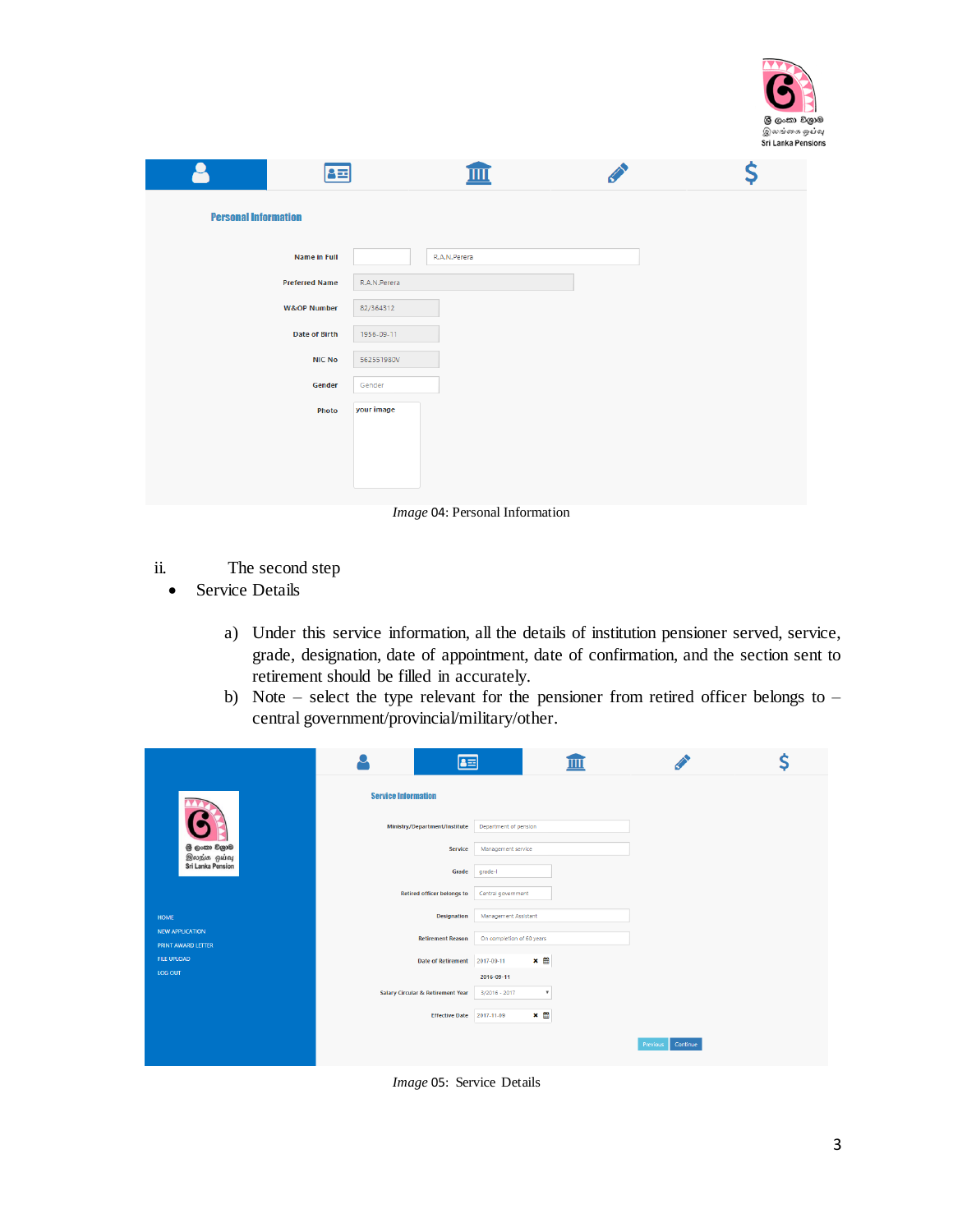

- iii. The third step
	- Bank Details
		- a) Facilities to enter the information in two accounts as pension payments and gratuity payment separately has been provided.

|         |                                                            |                         |                                                                            | Ş |
|---------|------------------------------------------------------------|-------------------------|----------------------------------------------------------------------------|---|
|         | 7Y)                                                        | <b>Bank Information</b> |                                                                            |   |
|         | <b>S</b>                                                   | <b>For Pensioner</b>    |                                                                            |   |
|         | இ் <b>டுංකා විශුාම</b><br>இலந்க ஒய்வு<br>Sri Lanka Pension | <b>Bank Name</b>        | bank name                                                                  |   |
|         |                                                            | <b>Branch</b>           | 48<br>Branch<br>109010163716<br><b>Account No.</b><br>Continue<br>Previous |   |
|         |                                                            |                         |                                                                            |   |
| HOME    |                                                            |                         |                                                                            |   |
|         | NEW APPLICATION                                            |                         |                                                                            |   |
|         | PRINT AWARD LETTER<br>FILE UPLOAD                          |                         |                                                                            |   |
| LOG OUT |                                                            |                         |                                                                            |   |
|         |                                                            |                         |                                                                            |   |
|         |                                                            |                         |                                                                            |   |
|         |                                                            |                         |                                                                            |   |
|         |                                                            |                         |                                                                            |   |
|         |                                                            |                         |                                                                            |   |

*Image* 06: Bank Details

- iv. The fourth step
	- Revision Pension Information
		- a) Mention the salary code, the date of last salary increments and basic salary accurately.
		- b) Previously entered information is viewed under "present" and if they are needed to be revised, it should enter under "Revision", and enter the same values in "present" to the revision in instances where it is not necessary to revise.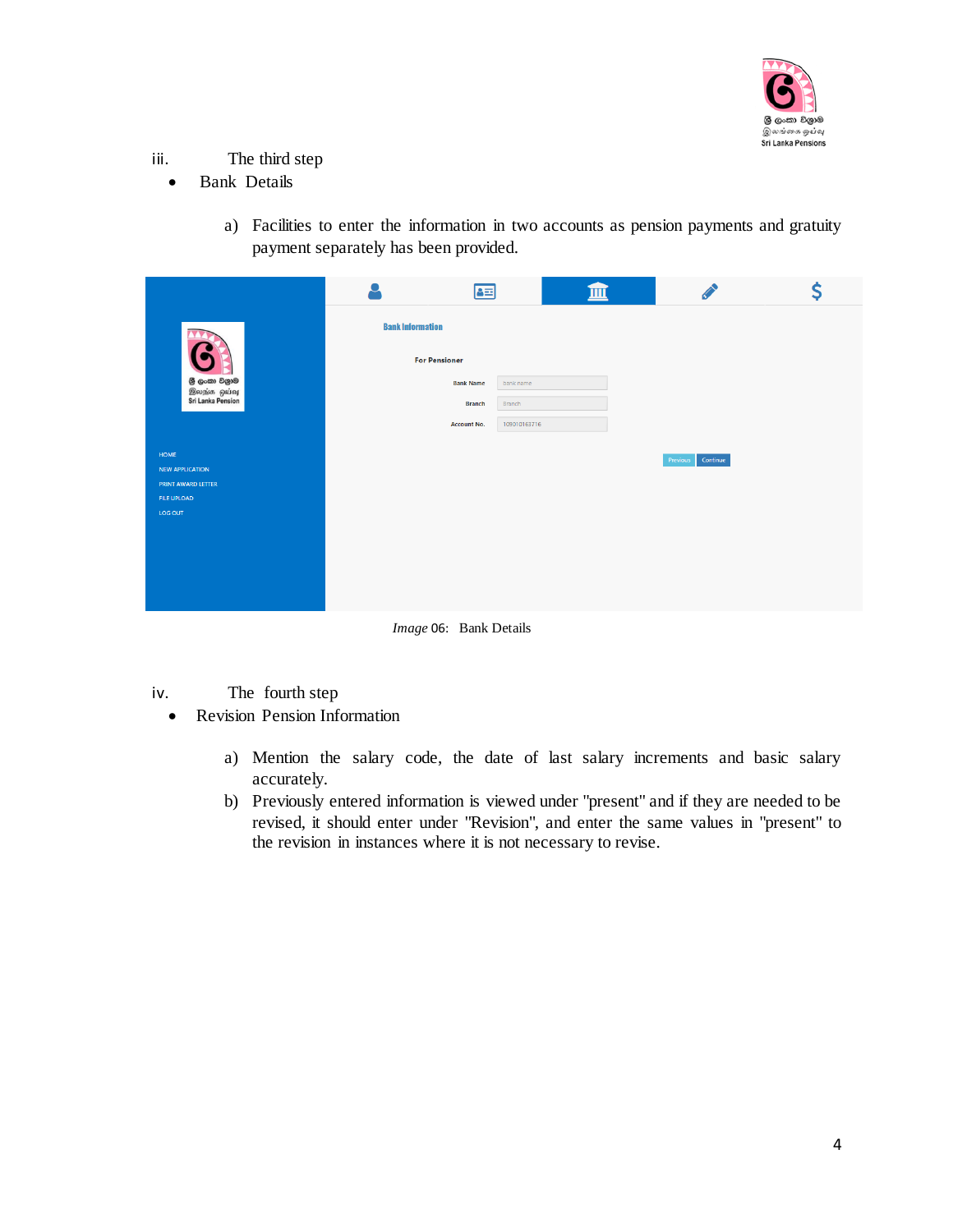

|                                                               |                                                                                                                                                                   |                                              | S                                             |
|---------------------------------------------------------------|-------------------------------------------------------------------------------------------------------------------------------------------------------------------|----------------------------------------------|-----------------------------------------------|
|                                                               | <b>Payment Details</b>                                                                                                                                            |                                              |                                               |
|                                                               | Calculation of the Percentage                                                                                                                                     | Present<br>Present<br>Reduced %<br>Unreduced | After<br>After.<br>Reduced %<br>Umeduced<br>u |
| @ gozzo Egy@<br>Brogin pulsy<br><b>Sri Lanka Pension</b>      | Percentage entitled if the period of service is 25 years or more                                                                                                  | $\theta$                                     | $\overline{\mathbb{O}}$<br>o                  |
|                                                               | Percentage entities for the forcience of 25 years if the period of service is less than 25 years.                                                                 | -0<br>n                                      | o                                             |
|                                                               | If less than 25 years. the deductable percentage at 1% for every 6 months or for each period less than<br>that (not necessary in the event of more than 25 years) | n                                            |                                               |
| <b>HOME</b>                                                   | The deductable percentage at 0.2% for one month of no pay or for each period less than that (Circular<br>9/96)                                                    | n                                            |                                               |
| <b>NEW APPLICATION:</b><br>PRINT AWARD LETTER<br>FILE UPLOAD: | The net percentage to be taken as basis for the calculation of persion for the Officer after the above<br>adjustments                                             |                                              | $\circ$                                       |
| LOG OUT                                                       | I do/do not express consent to receive the pension gratuity                                                                                                       |                                              | $%$ Yea<br><b>No</b>                          |
|                                                               | <b>Deductions</b>                                                                                                                                                 | Present                                      | Revised<br>Remove                             |
|                                                               | <b>All Debate</b>                                                                                                                                                 |                                              |                                               |
|                                                               | <b>Total Deductions</b>                                                                                                                                           | $\mathbb{R}$                                 | a                                             |
|                                                               | Are the amuars related to the amendment charged                                                                                                                   |                                              | IF Yes<br>$-100$                              |
| @ guest Bigo@                                                 | Details of Gratuity Entitlement                                                                                                                                   |                                              | Amount                                        |
| இலங்க ஓய்வு<br><b>Sri Lanka Pension</b>                       | Previous Gratuity                                                                                                                                                 |                                              | $\alpha$                                      |
|                                                               | Gross Gratuity                                                                                                                                                    |                                              | $\Omega$                                      |
|                                                               | Amount Payable to the government.                                                                                                                                 |                                              | 16                                            |
| <b>HOME</b><br><b>NEW APPLICATION</b>                         | Net Gratuity                                                                                                                                                      |                                              | id.                                           |
| PRINT AWARD LETTER<br>FILE UPLOAD:                            | Details of Monthly Pension Entitlement                                                                                                                            |                                              |                                               |
| <b>106 00T</b>                                                | <b>Reduced Pension</b><br>O.                                                                                                                                      | Reduced Pension at 2020                      | $\circ$                                       |
|                                                               | Unreduced Pension                                                                                                                                                 | Unireduced Pension at 2020                   |                                               |
|                                                               | $\circ$                                                                                                                                                           |                                              | $\overline{Q}$                                |

*Image* 07: Revised Pension Information

- Information on the pensioner's service period
	- a) Present information of pensioner's service period are included herein and if the said information are needed to be revised,
	- b) Enter accurately the training period under revision, limitation of W&OP waved off, duration of the appointment granted as permanent and pensionable, total service duration of pension need to be payable as per calculations.
- No-pay leaves information

Existing information is displayed as No pay leave period, waved off No pay leave period and the Net no pay leave period available, and if any revision exists, they should be included in the "revision" and corrected.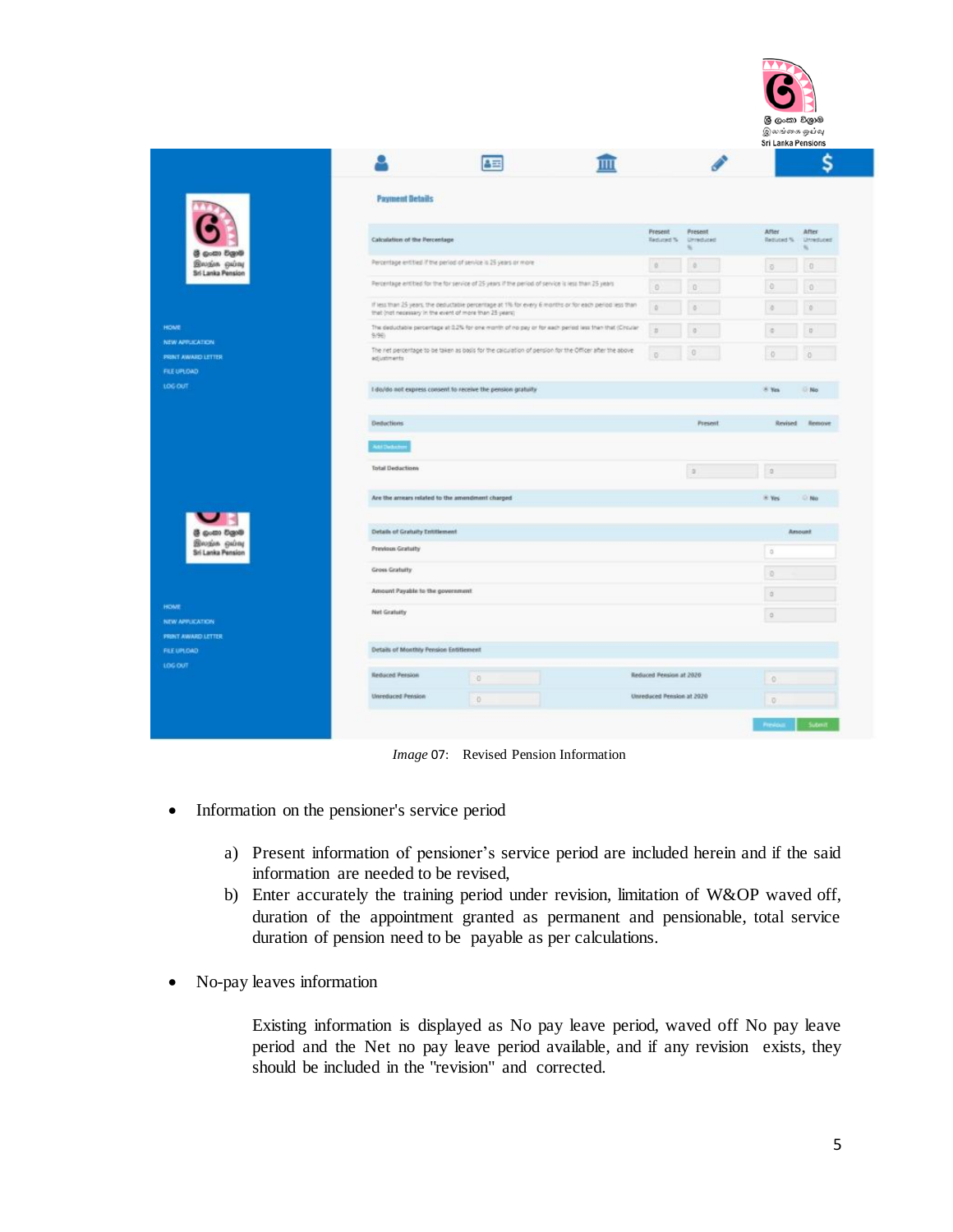

- Salary particulars
	- a) Based on the revised information and data furnished by you, the annual salary entitled, revised salary, annual salary calculated relevant to 01.01.2020 and salary increments earned will be automatically computed and displayed to you via system.
- Allowances to be added
	- b) The details entered previously are shown herein under "present" and indicate under "revised" if differs. If does not differ, enter the values denoted in the "present" again in the "revised".

|                                                          | All government servants have privilege to takes one year no pay leave.<br>(9/96)                                                                | $\Omega$   | $\Omega$<br>$\circ$ | $\circ$       | $\Omega$<br>$\Omega$ |
|----------------------------------------------------------|-------------------------------------------------------------------------------------------------------------------------------------------------|------------|---------------------|---------------|----------------------|
|                                                          | All the government servents have the privilege to reduce all no pay leaves<br>when he or she has above 30 years service period. (1/98)          | $\Omega$   | $\circ$<br>$\circ$  | $\circ$       | $\circ$<br>$\circ$   |
|                                                          | Spouse of the employees who works belongs to foreign service have<br>privileges to take no pay leaves without reducing service period. (4/2010) | $\Omega$   | $\circ$<br>$\circ$  | $\circ$       | $\circ$<br>$\circ$   |
|                                                          | Total setoff No-pay leaves                                                                                                                      | $\circ$    | $\circ$<br>$\circ$  | $\circ$       | $\circ$<br>$\circ$   |
| ලී ලංකා විලාම<br>இலந்க ஒய்வு<br><b>Sri Lanka Pension</b> |                                                                                                                                                 |            |                     | $\circ$       | $\circ$<br>$\circ$   |
|                                                          | <b>Pension Allowances (Annually)</b>                                                                                                            |            |                     | Revised       | As at 01/01/2020     |
|                                                          | <b>Pension Allowances (Annually)</b>                                                                                                            | Present    | <b>Revised</b>      |               |                      |
| <b>IOME</b>                                              | <b>Description</b>                                                                                                                              | $\circ$    | $\mathbf{0}$        |               |                      |
| <b>JEW APPLICATION</b>                                   |                                                                                                                                                 | <b>ADD</b> | Close               |               |                      |
| <b>RINT AWARD LETTER</b>                                 |                                                                                                                                                 |            |                     |               |                      |
| <b>ILE UPLOAD</b>                                        |                                                                                                                                                 |            |                     | <b>resent</b> | Revised<br>Remove    |
| OG OUT                                                   | <b>Add Allowance</b>                                                                                                                            |            |                     |               |                      |
|                                                          | <b>Total Allowance</b>                                                                                                                          |            |                     | $\circ$       | $\circ$              |

*Image* 08: Allowances to be added

- v. Fifth step
- Details of payments
	- a) The changes made to the pension percentages are indicated as deducted and nondeducted, as per the present information and revised information of the pensioner entered by you.
	- b) Since it is generated automatically, you should not enter data.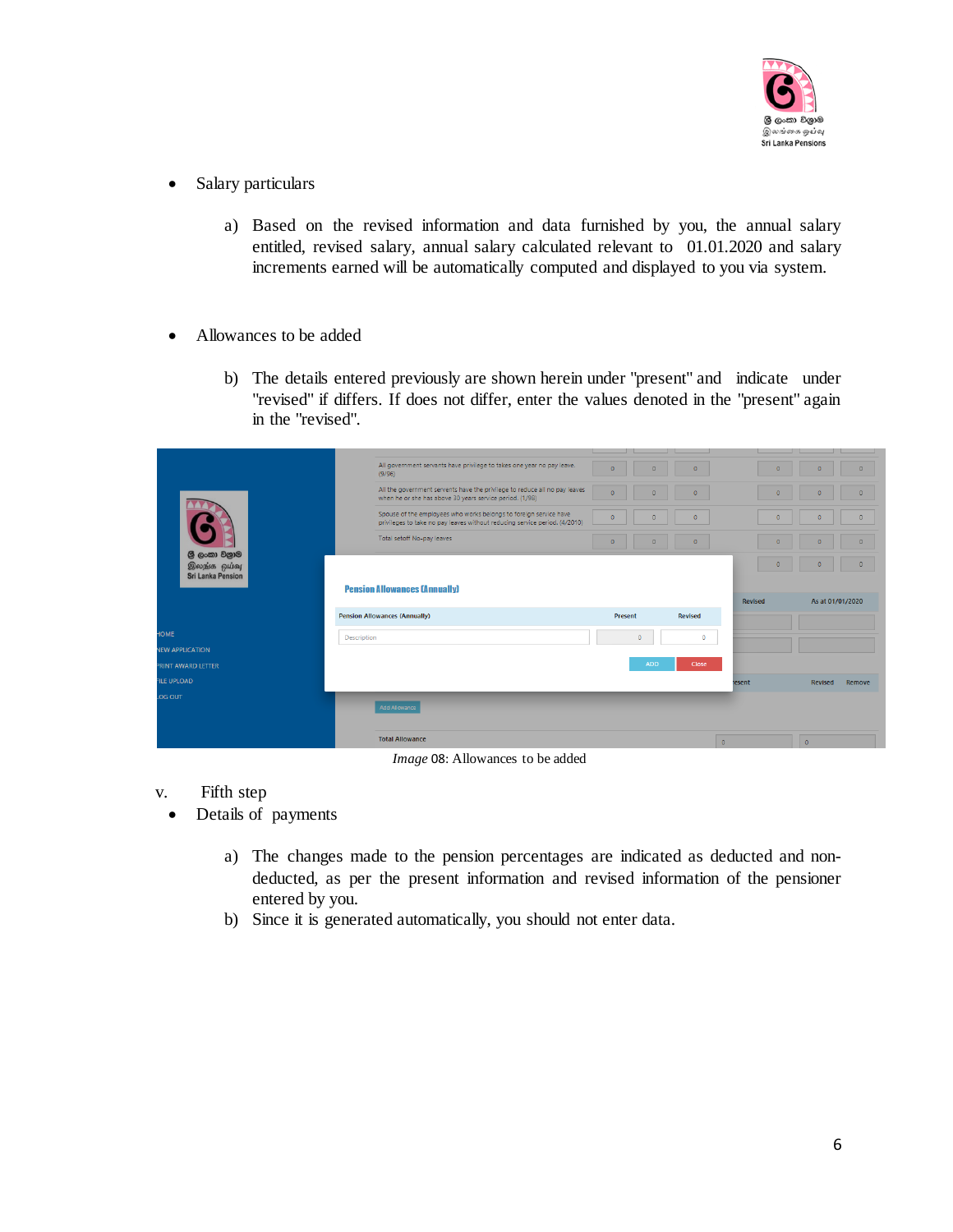

|                                                 |                                                                                                                                                                   |                         |                      |                     | Ś                   |
|-------------------------------------------------|-------------------------------------------------------------------------------------------------------------------------------------------------------------------|-------------------------|----------------------|---------------------|---------------------|
|                                                 | <b>Payment Details</b>                                                                                                                                            |                         |                      |                     |                     |
| @ gozzo Egy@                                    | Calculation of the Percentage                                                                                                                                     | Present<br>Reduced %    | Present<br>Unreduced | After<br>Returned % | After.<br>Unreduced |
| <b>Brosin pulsy</b><br><b>Sri Lanka Pension</b> | Percentage entitled if the period of service is 25 years or more                                                                                                  | $\alpha$                | a                    | $\overline{D}$      | Ð                   |
|                                                 | Percentage entities for the for service of 25 years if the period of service is less than 25 years                                                                | $\circ$                 | o                    | Đ.                  | ø                   |
|                                                 | If less than 25 years, the deductable percentage at 1% for every 6 months or for each period less than<br>that (not necessary in the event of more than 25 years) | $\alpha$                | B                    | <b>VS</b>           |                     |
| HOME.<br><b>NEW APPLICATION:</b>                | The deductable percentage at 0.2% for one month of no pay or for each period less than that (Circular<br>9/96)                                                    | $\Omega$                |                      | 活                   | $\overline{15}$     |
| PRINT AWARD LETTER<br>FILE UPLOAD               | The net percentage to be taken as basis for the calculation of persion for the Officer after the above<br>adjustments                                             |                         |                      | $\circ$             |                     |
| LOG OUT                                         | I do/do not express consent to receive the pension gratuity                                                                                                       |                         |                      | 8 Yes               | <b>No</b>           |
|                                                 |                                                                                                                                                                   |                         |                      |                     |                     |
|                                                 | <b>Defluctions</b>                                                                                                                                                |                         | Present              | Revised             | Remove              |
|                                                 |                                                                                                                                                                   |                         |                      |                     |                     |
|                                                 | <b>Add Deduces</b>                                                                                                                                                |                         |                      |                     |                     |
|                                                 | <b>Total Dedactions</b>                                                                                                                                           |                         | $\sim$               | is                  |                     |
|                                                 | Are the amuan related to the amendment charged                                                                                                                    |                         |                      | H. Ves              | C No.               |
| <b>BiggS (Gull)</b>                             | Details of Gratuity Entitlement                                                                                                                                   |                         |                      | Amount              |                     |
| இலங்க ஓய்வு<br><b>Sri Lanka Pension</b>         | Previous Gratuity                                                                                                                                                 |                         |                      | $\alpha$            |                     |
|                                                 | Gross Gratuity                                                                                                                                                    |                         |                      | $\Omega$            |                     |
|                                                 | Amount Payable to the government.                                                                                                                                 |                         |                      | i gi                |                     |
| HOME                                            | Net Gratuity                                                                                                                                                      |                         |                      | $\alpha$            |                     |
| NEW APPLICATION<br><b>PRINT AWARD LETTER</b>    |                                                                                                                                                                   |                         |                      |                     |                     |
| FILE UPLOAD:                                    | Details of Monthly Pension Entitlement                                                                                                                            |                         |                      |                     |                     |
| 106007                                          | <b>Reduced Pension</b><br>$\overline{0}$                                                                                                                          | Reduced Pension at 2020 |                      | $\circ$             |                     |

*Image* 09: Payment Details

- Deductions
	- a) The amount to be recovered for the government from the pensioner is displayed herein and if the said recoveries are needed to be revised, you can enter the revisions under "revised".